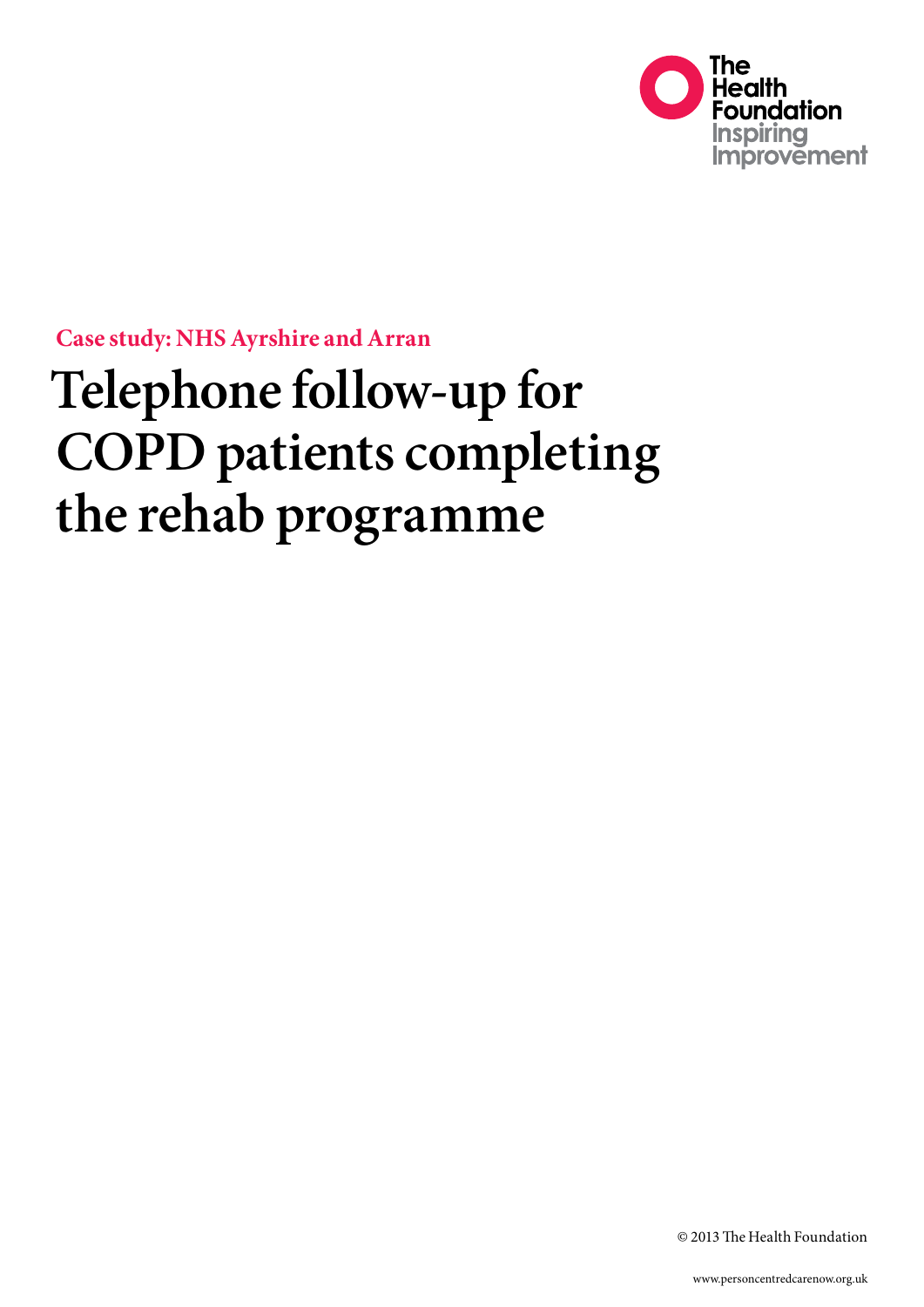## **The challenge**

Historically patients completing Pulmonary Rehabilitation programmes were asked to attend a review appointment at three months and six months after completing the rehab programme. Around 40% of these appointments were wasted due to patients failing to attend.

### **What we did**

The Respiratory Specialist Physiotherapist tested out an alternative approach to follow up by offering the option of telephone follow-up post-Pulmonary Rehab.

Initially this was tested with one patient who felt this would help her stay motivated and it would be good to have the chance to talk over any problems she was experiencing and get further advice. The patient also recognised that this would save her having to rely on her family to bring her to hospital for an appointment. The patient was given a date for the telephone call but not a time, resulting in her being out when the first call was made and still unavailable after three further tries. The patient was finally contacted on the 5th time of calling and the call lasted for three minutes.

This follow-up option was then offered to twelve more patients who had completed pulmonary rehabilitation. Two patients did not feel the need for any kind of follow-up, ten of them opted for telephone follow-up, (4 in 4 weeks and 6 in 2-3 months). These patients were given a date and specific time for the follow up call to happen. The average time for each call was ten minutes which the clinician felt was ample time to follow up action plans and problem solving and give any advice and support required.

Four of the patients felt they did not require further follow up, however, were advised to call the clinician at any time they needed. The other six patients had a further telephone follow up before being discharged.

# **Patient feedback**

All patients found telephone follow up much more convenient for them, cutting out in some cases more than an hour's travel time and cost of petrol/public transport and family member/carer's time.

Patients did not feel disadvantaged by the loss of face to face contact, but positively commented on the benefits of continuing to have support and the option of communicating any problems/worries with the clinician whilst in the comfort of their own home.

#### **Impact on services**

If these follow-ups had all been clinic appointments they would have been allocated 30 minutes per patient:

− 10 patients would historically have had two 30 minute clinic consultations equalling 600 mins in total.

However, with telephone follow-up:

- − 10 patients received 10 mins telephone consultation totalling 100 minutes
- − 6 patients received further 10 mins telephone consultation totalling 60 minutes

Therefore, 10 patients using telephone rather than face-to-face follow up equates to a reduction in use of clinician time of over two thirds ie 440 minutes.

As a result of testing out this alternative follow-up option, it is now offered to all patients with a saving of 20 minutes per patient to the clinician and also the benefits to patients as outlined above.

## **Our Learning**

− Most patients (10 out of 12) when offered telephone follow-up in place of a face-to-face appointment chose this, whilst a minority (2) patients chose no further follow-up. This implies that telephone follow-up is not only an acceptable alternative to a face-to-face appointment, but is actually preferred by patients.